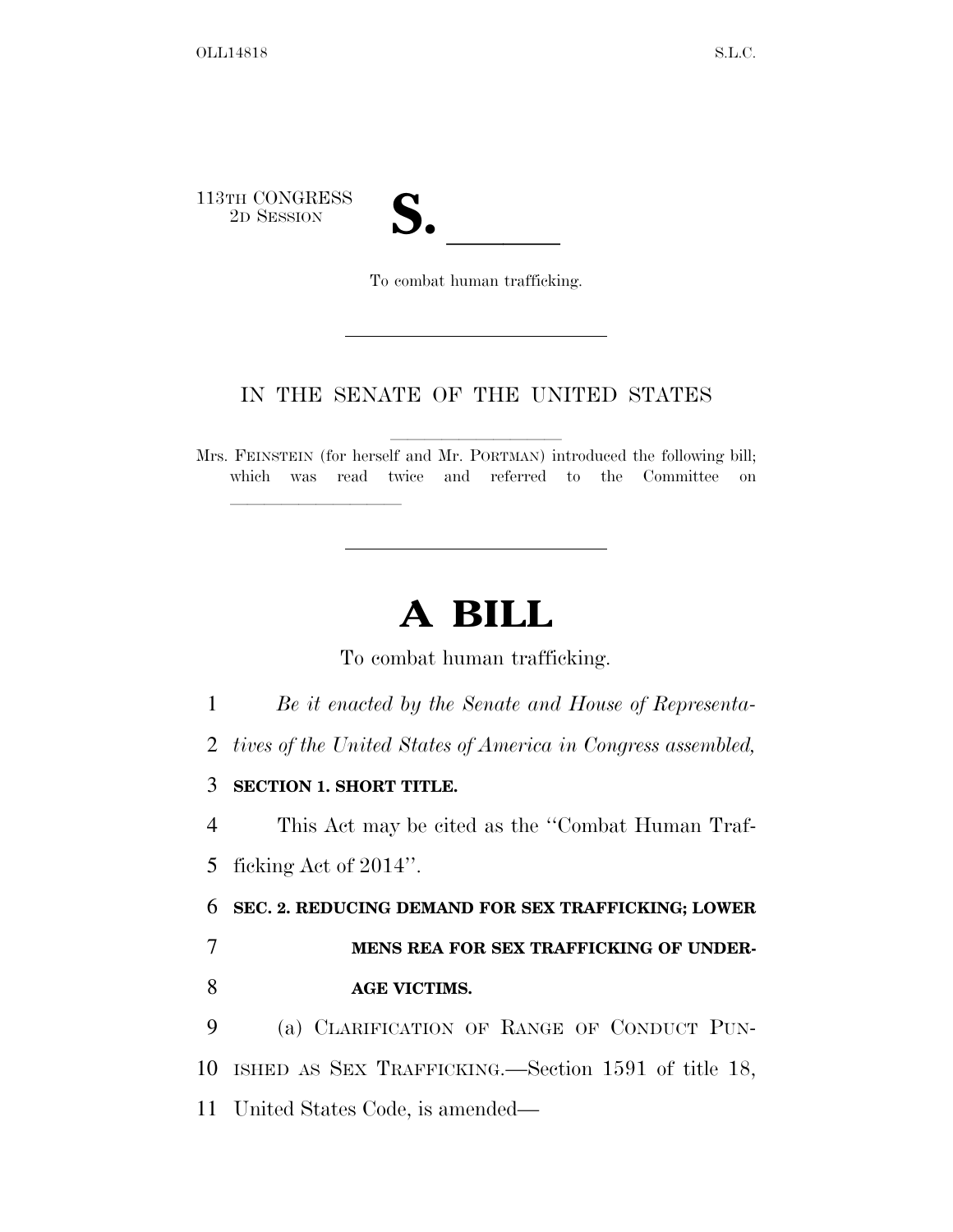| $\mathbf{1}$   | (1) in subsection (a)(1), by striking "or main-             |
|----------------|-------------------------------------------------------------|
| $\overline{2}$ | tains" and inserting "maintains, patronizes, or solic-      |
| 3              | its";                                                       |
| $\overline{4}$ | $(2)$ in subsection $(b)$ —                                 |
| 5              | $(A)$ in paragraph $(1)$ , by striking "or ob-              |
| 6              | tained" and inserting "obtained, patronized, or             |
| 7              | solicited"; and                                             |
| 8              | $(B)$ in paragraph $(2)$ , by striking "or ob-              |
| 9              | tained" and inserting "obtained, patronized, or             |
| 10             | solicited"; and                                             |
| 11             | $(3)$ by striking subsection $(e)$ and inserting the        |
| 12             | following:                                                  |
| 13             | "(c) In a prosecution under subsection (a)(1), the          |
| 14             | Government need not prove that the defendant knew, or       |
| 15             | recklessly disregarded the fact, that the person recruited, |
| 16             | enticed, harbored, transported, provided, obtained, main-   |
| 17             | tained, patronized, or solicited had not attained the age   |
|                | 18 of 18 years.".                                           |
| 19             | (b) DEFINITION AMENDED.—Section $103(10)$ of the            |
| 20             | Trafficking Victims Protection Act of 2000 (22 U.S.C.       |
| 21             | $7102(10)$ ) is amended by striking "or obtaining" and in-  |
| 22             | serting "obtaining, patronizing, or soliciting".            |
| 23             | (c) MINIMUM PERIOD OF SUPERVISED RELEASE FOR                |
| 24             | CONSPIRACY TO COMMIT COMMERCIAL CHILD SEX TRAF-             |
|                |                                                             |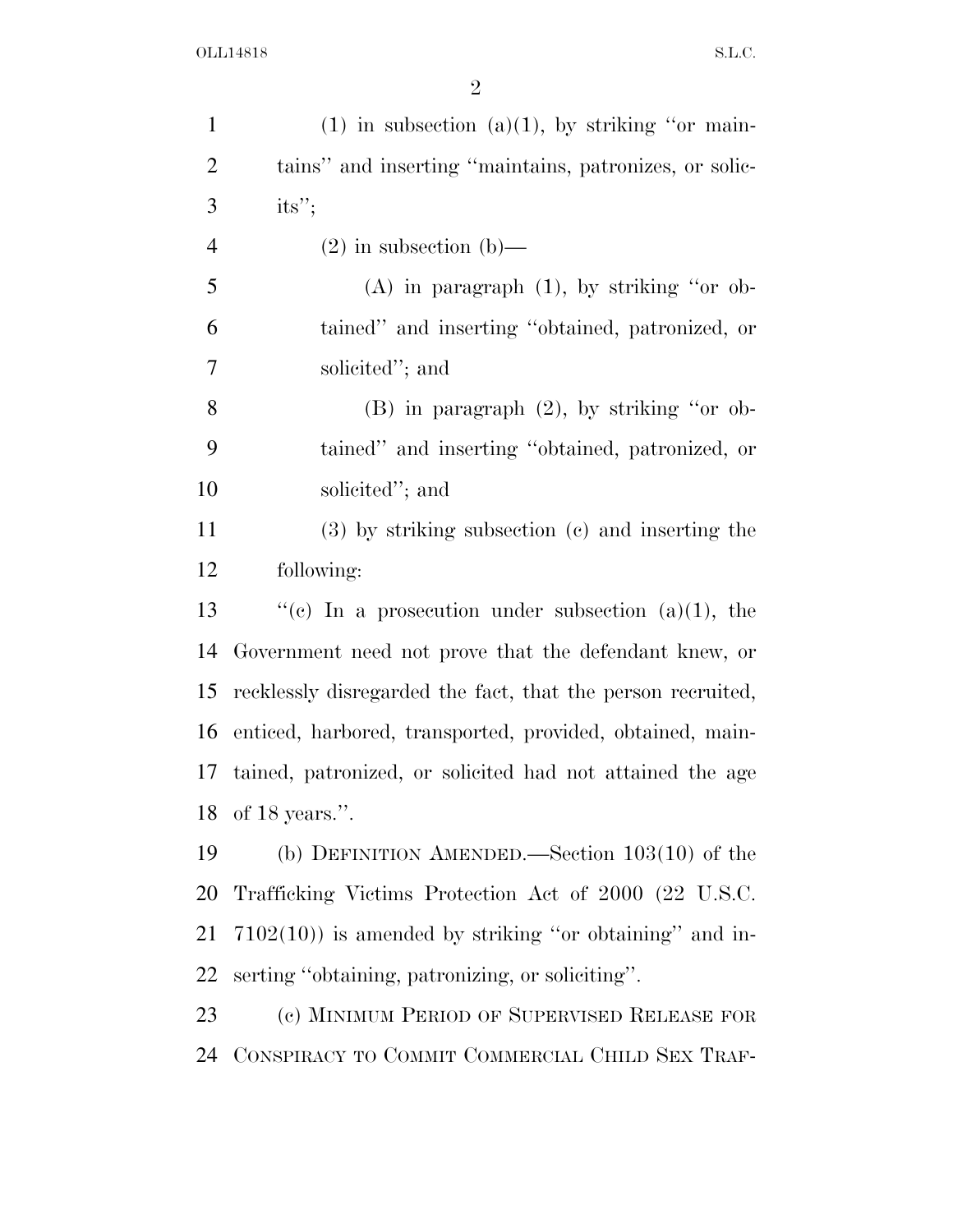FICKING.—Section 3583(k) of title 18, United States 2 Code, is amended by inserting " $1594(e)$ ," after " $1591$ ,". **SEC. 3. BUREAU OF JUSTICE STATISTICS REPORT ON STATE ENFORCEMENT OF SEX TRAFFICKING PROHIBITIONS.**  (a) DEFINITIONS.—In this section— (1) the terms ''commercial sex act'', ''severe forms of trafficking in persons'', ''State'', and ''Task Force'' have the meanings given those terms in sec- tion 103 of the Trafficking Victims Protection Act 11 of 2000 (22 U.S.C. 7102); (2) the term ''covered offense'' means the provi- sion, obtaining, patronizing, or soliciting of a com- mercial sex act involving a person subject to severe forms of trafficking in persons; and (3) the term ''State law enforcement officer'' means any officer, agent, or employee of a State au- thorized by law or by a State government agency to engage in or supervise the prevention, detection, in- vestigation, or prosecution of any violation of crimi- nal law. (b) REPORT.—The Director of the Bureau of Justice Statistics shall— (1) prepare an annual report on— (A) the rates of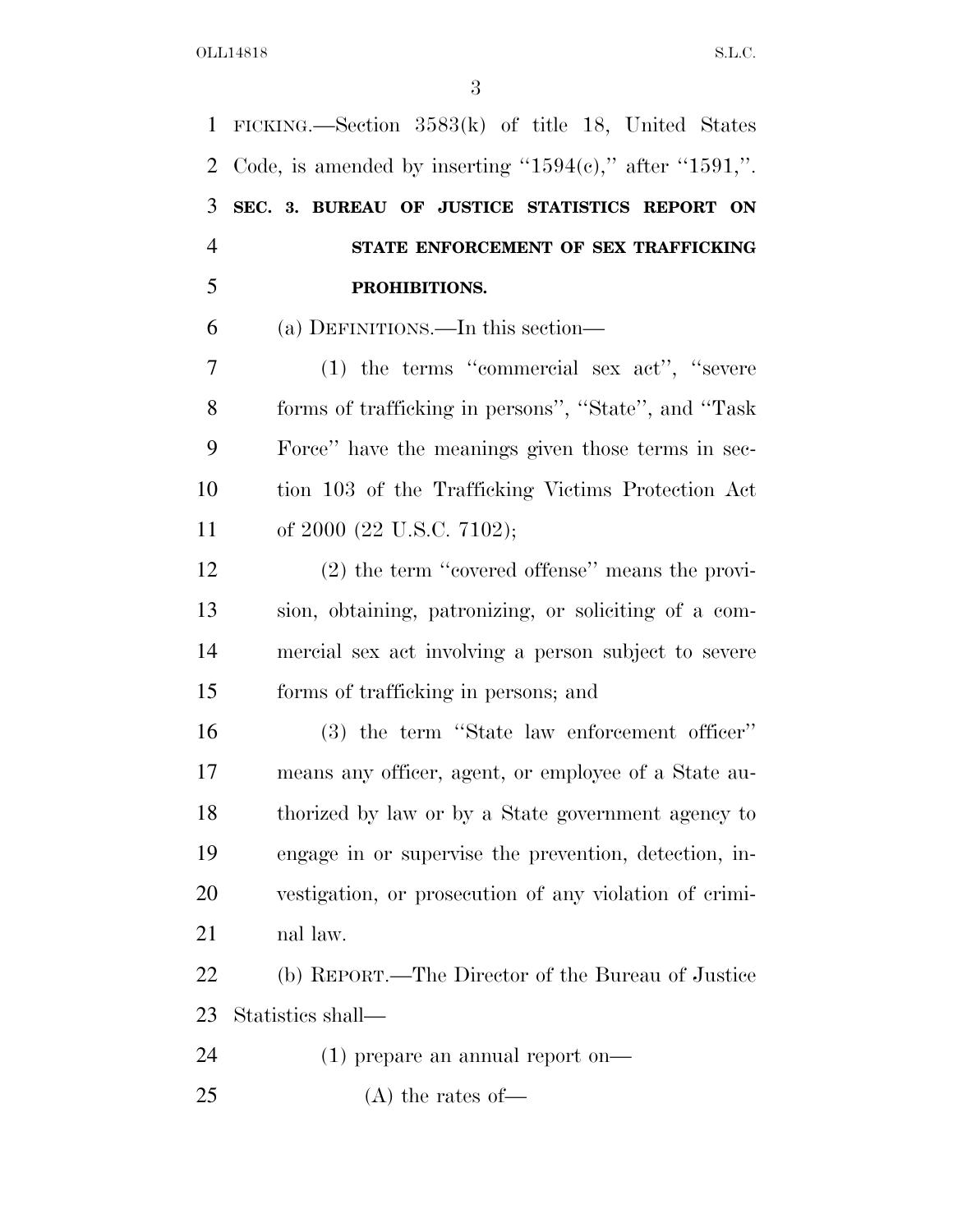OLL14818 S.L.C.

| $\mathbf{1}$   | (i) arrest of individuals by State law             |
|----------------|----------------------------------------------------|
| $\overline{2}$ | enforcement officers for a covered offense;        |
| 3              | (ii) prosecution (including specific               |
| $\overline{4}$ | charges) of individuals in State court sys-        |
| 5              | tems for a covered offense; and                    |
| 6              | (iii) conviction of individuals in State           |
| 7              | court systems for a covered offense; and           |
| 8              | (B) sentences imposed on individuals con-          |
| 9              | victed in State court systems for a covered of-    |
| 10             | fense; and                                         |
| 11             | (2) submit the annual report prepared under        |
| 12             | paragraph $(1)$ to —                               |
| 13             | (A) the Committee on the Judiciary of the          |
| 14             | House of Representatives;                          |
| 15             | (B) the Committee on the Judiciary of the          |
| 16             | Senate;                                            |
| 17             | (C) the Task Force;                                |
| 18             | (D) the Senior Policy Operating Group es-          |
| 19             | tablished under section $105(g)$ of the Traf-      |
| 20             | ficking Victims Protection Act of 2000 (22)        |
| 21             | U.S.C. $7103(g)$ ; and                             |
| 22             | (E) the Attorney General.                          |
| 23             | SEC. 4. DEPARTMENT OF JUSTICE TRAINING AND POLICY. |
| 24             | (a) DEFINITIONS.—In this section—                  |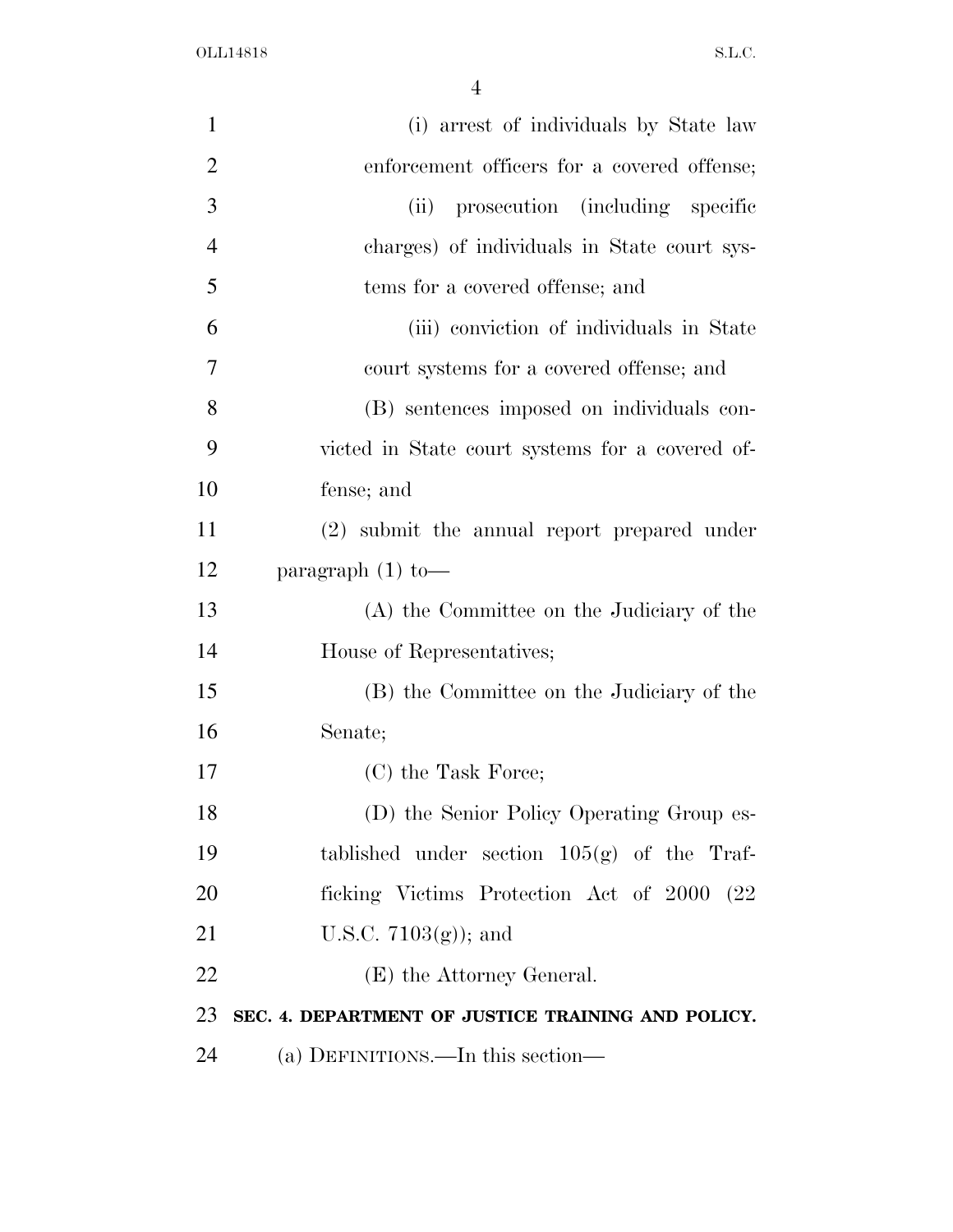OLL14818 S.L.C.

 (1) the terms ''commercial sex act'', ''severe forms of trafficking in persons'', and ''State'' have the meanings given those terms in section 103 of the Trafficking Victims Protection Act of 2000 (22 U.S.C. 7102); (2) the term ''Federal law enforcement officer'' has the meaning given the term in section 115 of 8 title 18, United States Code; (3) the term ''local law enforcement officer'' means any officer, agent, or employee of a unit of local government authorized by law or by a local government agency to engage in or supervise the prevention, detection, investigation, or prosecution of any violation of criminal law; and (4) the term ''State law enforcement officer'' means any officer, agent, or employee of a State au- thorized by law or by a State government agency to engage in or supervise the prevention, detection, in- vestigation, or prosecution of any violation of crimi- nal law. (b) TRAINING.—The Attorney General shall ensure

 that each anti-human trafficking program operated by the Department of Justice, including each anti-human traf- ficking training program for Federal, State, or local law enforcement officers, includes technical training on effec-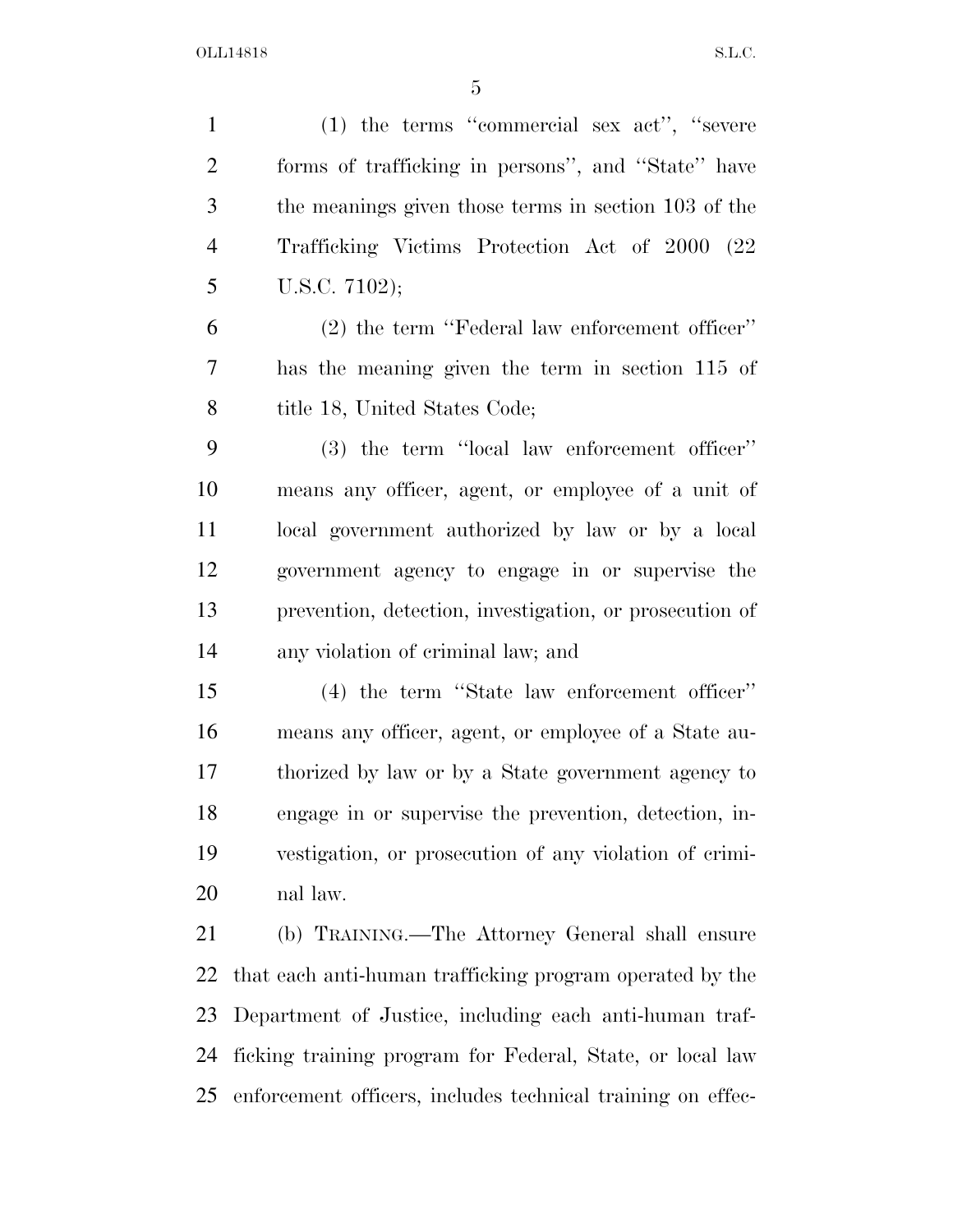tive methods for investigating and prosecuting individuals who obtain, patronize, or solicit a commercial sex act in- volving a person subject to severe forms of trafficking in persons.

 (c) POLICY FOR FEDERAL LAW ENFORCEMENT OF- FICERS.—The Attorney General shall ensure that Federal law enforcement officers are engaged in activities, pro- grams, or operations involving the detection, investigation, and prosecution of individuals described in subsection (b). **SEC. 5. WIRETAP AUTHORITY FOR HUMAN TRAFFICKING** 

**VIOLATIONS.** 

 Section 2516 of title 18, United States Code, is amended—

14 (1) in paragraph  $(1)(c)$ —

 (A) by inserting before ''section 1591'' the following: ''section 1581 (peonage), section 1584 (involuntary servitude), section 1589 (forced labor), section 1590 (trafficking with re- spect to peonage, slavery, involuntary servitude, or forced labor),''; and

 (B) by inserting before ''section 1751'' the following: ''section 1592 (unlawful conduct with respect to documents in furtherance of traf- ficking, peonage, slavery, involuntary servitude, or forced labor),''; and